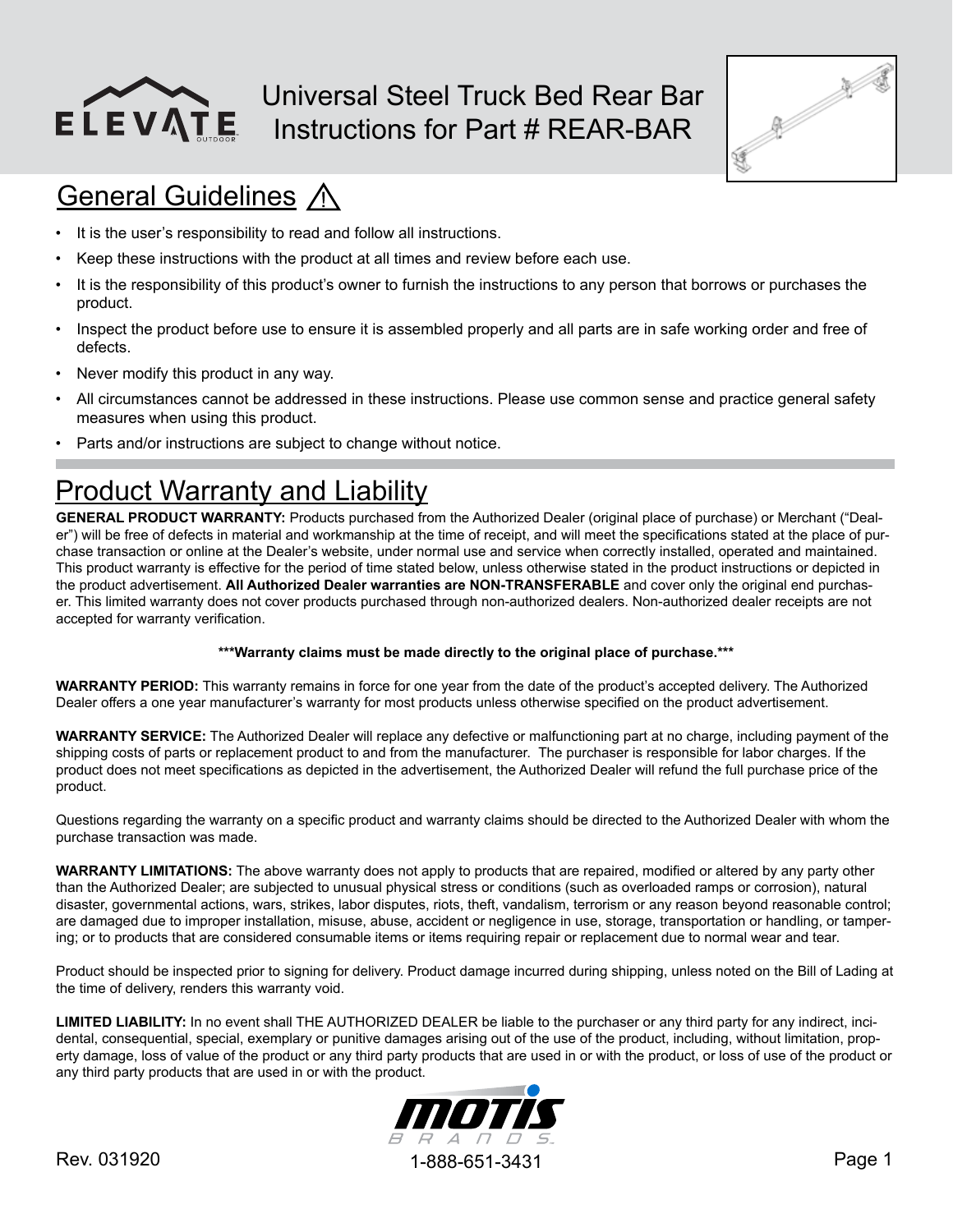# Parts Diagram



| Part # | <b>Description</b>            | Qty            |
|--------|-------------------------------|----------------|
|        | Beam                          |                |
| 2      | <b>Support Components</b>     | 2              |
| 3      | <b>Support Seat</b>           | $\overline{2}$ |
| 4      | L-Shape Bracket               | $\overline{2}$ |
| 5      | <b>Quick Pin</b>              | 2              |
| 6      | <b>U-Shape Mounting Plate</b> | $\overline{2}$ |
|        | M12x80 Hexagon Bolt           |                |

|    | <b>Part # Description</b> |   |
|----|---------------------------|---|
| 8  | 12 Spring Washer          | 2 |
| 9  | M12x75 Hexagon Bolt       |   |
| 10 | 12 Large Flat Washer      |   |
| 11 | 12 Flat Washer            | 8 |
| 12 | M12 Lock Nut              | 2 |
| 13 | M12x75 Carriage Bolt      | 2 |

Tools Required: 19mm wrench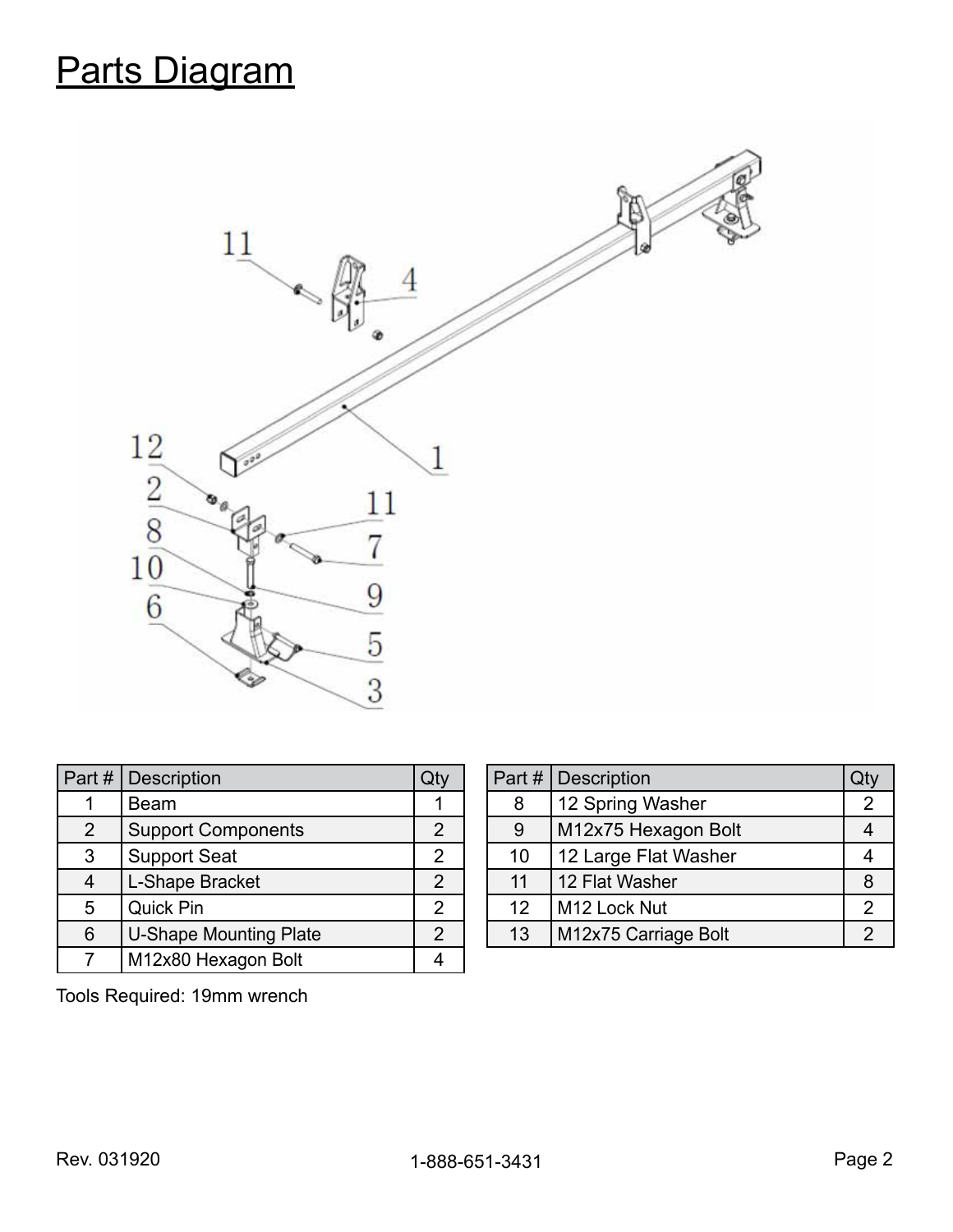## **Assembly and Installation**

**Step 1.** Place the support seat (3) on the tail pocket of the pickup to install the bolt inside as shown in Fig. 1. Install the M12x75 outer hexagonal bolt full thread (9) with 12 spring washer (8) and 12 large flat washer (10) into the support seat (3) and secure with the U-shape mounting plate (6). Repeat with the other side. Do not fully tighten bolts yet. See Fig. 1.



**Step 2.** Place the support assembly (2) in the support seat (3). Install the quick pin (5) through the support seat (3) and the support assembly (2), then secure with the spring wire buckle. See Fig. 2.